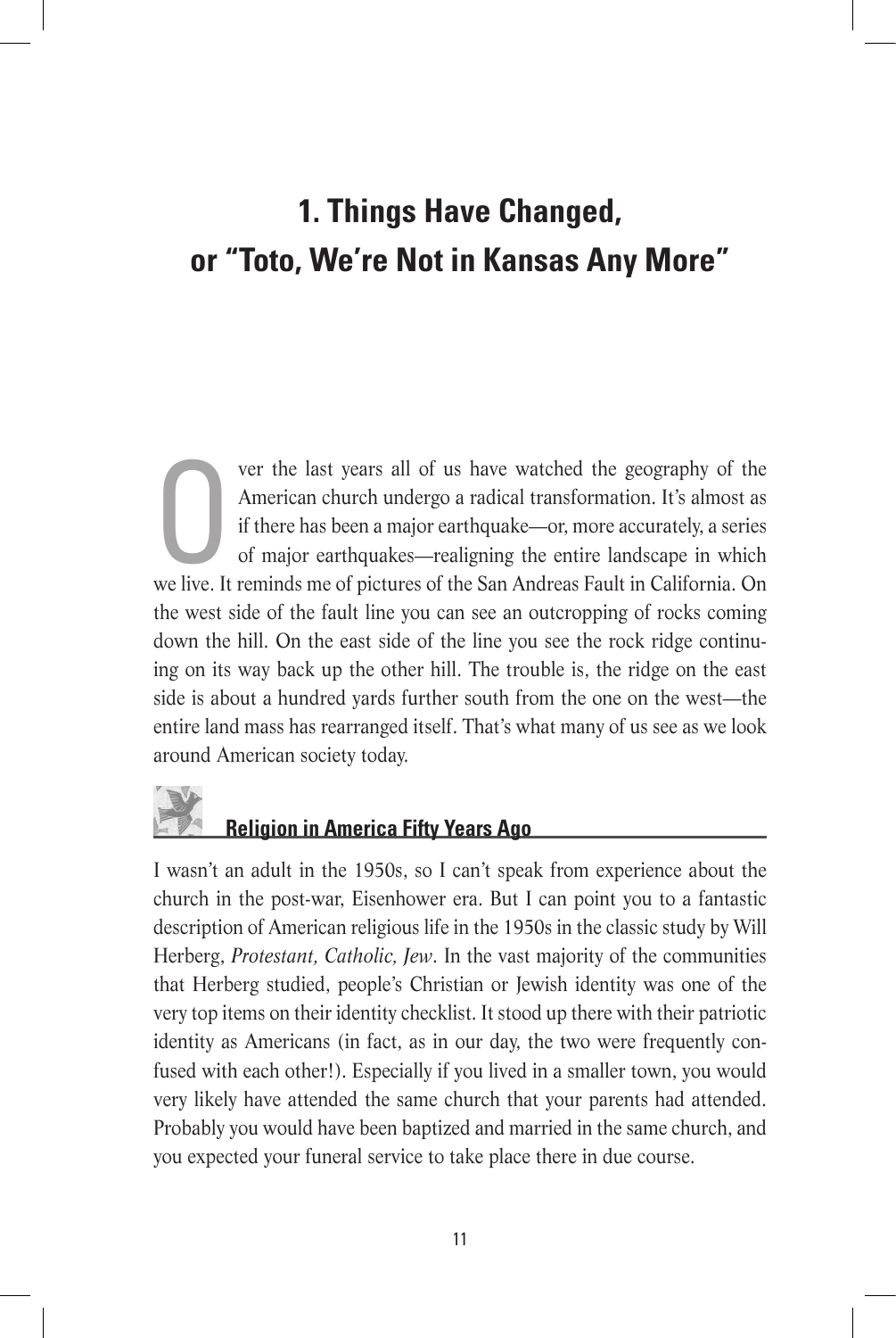## 12 | Transforming Christian Theology

Not only that, but you would have shared most of your fundamental values in common with the others in your congregation. Since the vast majority of Americans were either Protestant, Roman Catholic, or Jewish there was a remarkable degree of consensus, and thus a relatively small range of choice. Your church or synagogue taught and reinforced your core values about faith, sex, family, politics—you name it. It was also the center of your social world. Two or three times a week Christians came to church to be together with other church people. Church social events stood at the center of your social life, and your life partner (for that's what marriages were expected to produce in those days) was very likely drawn from your broader church community.

Thus Herberg could write in 1955 that, "Almost everybody in the United States today locates himself in one of the three great religious communities. Asked to identify themselves in terms of religious 'preferences,' 95 per cent of the American people, according to a recent public opinion survey, declared themselves to be either Protestants, Catholics, or Jews."1 It was not a great decade for free thinkers:

Through the nineteenth century and well into the twentieth America knew the militant secularists, the atheist or "free-thinker," as a familiar figure in cultural life, along with the considerably larger numbers of agnostics who would have nothing to do with churches and refused to identify themselves religiously. These still exist, of course, but their ranks are dwindling and they are becoming more and more inconspicuous, taking the American people as a whole. The "village atheist" is a vanishing figure; Clarence Darrow and Bran the Iconoclast, who once commanded large and excited audiences, have left no successors. Indeed, their kind of anti-religion is virtually meaningless to most Americans today, who simply cannot understand how one can be "against religion" and for whom some sort of religious identification is more or less a matter of course.<sup>2</sup>

Herberg's data showed that church membership was growing twice as fast as the American population was. It was the Golden Age for the American church. But it was not to last long.



We know the 1960s as a time of radical change, when huge transformations in beliefs and values began to take place. What is interesting about the early 1960s, however, is that, although values did begin to change, Christian and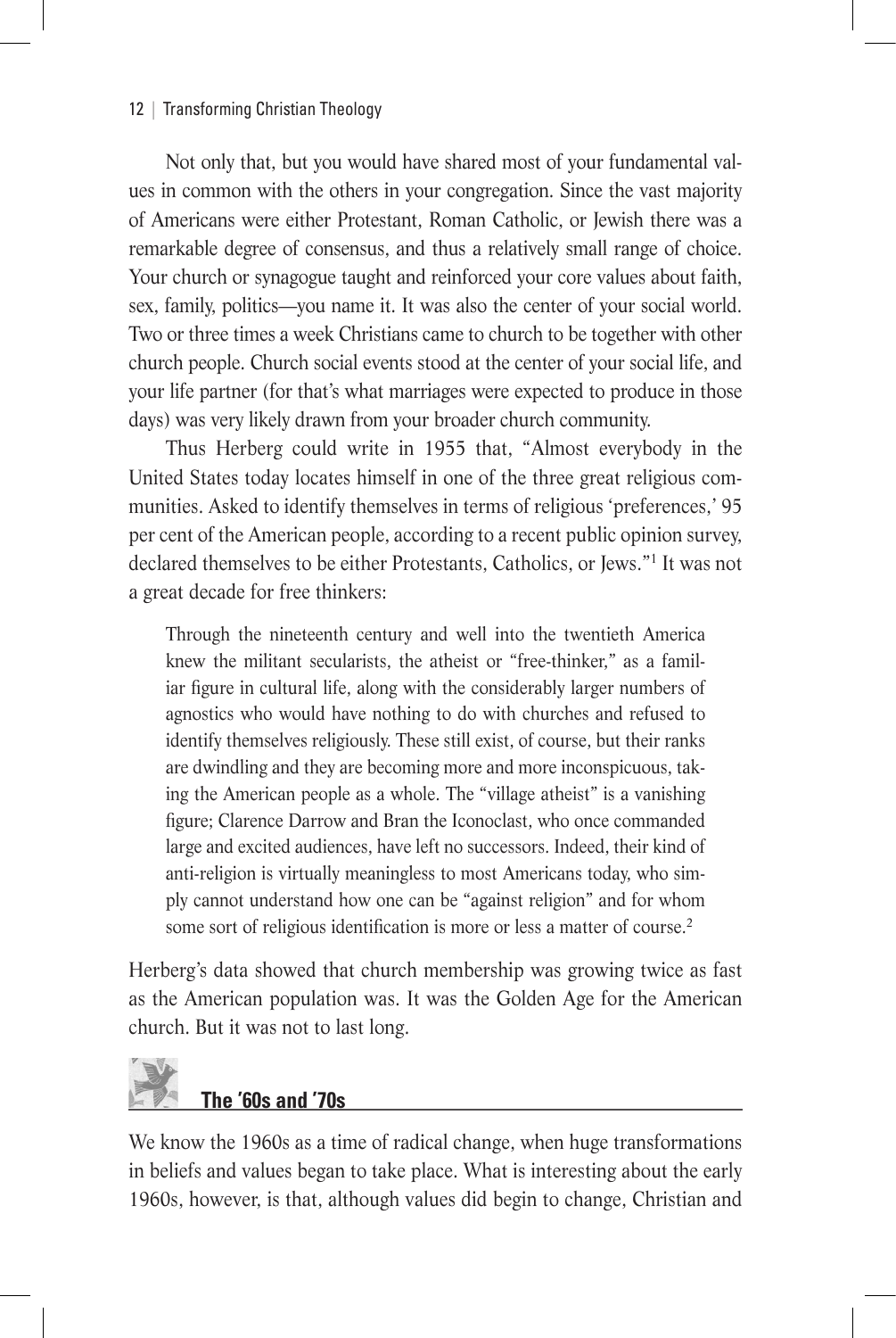Jewish communities continued to provide the primary point of orientation for most people. It was a time of revolutionary (and often confusing) transition within American culture, and yet for a long time people continued their high levels of involvement in churches and synagogues. It was well into the 1970s, or even later, before the cultural changes produced gaps between the people and their congregations, so that they gradually began identifying less with their traditional religious communities.

By the late 1960s and early 1970s, however—the period when I came of age religiously—there was a wide, almost disorienting range of religious options. My own story was perhaps not untypical for the time: I could continue to attend the mainline Presbyterian church that had been my church home since elementary school. I could attend an evangelical Bible study group associated with one of the evangelical churches in my area. I could attend a charismatic prayer meeting once a week, affiliated with a Pentecostal church. I could actually start attending the Assemblies of God church. Or I could make a community of "Jesus People" my Christian home, becoming a part of what would later be called the non-denominational or independent church movement. (In fact, over time I tried *all* these options—as many others were also doing.)

Having all these options to decide from was way more confusing than if I had been living in Ames, Iowa, or Bakersfield, California, in the 1950s! Still, note one feature of this choice: *all of these options were options in organized religion*. The option, "spiritual but not religious," was just beginning to appear on the map of American religious choice, but it involved at that time only a small percentage of the American public. In the early 1970s most of our real religious options were still "institutional" options.

## **American Religion in the Early Twenty-First Century**

Now fast forward to today. Surveys funded by the Pew Charitable Trust indicate an ever-increasing number of Americans are stepping outside of institutional religion altogether. You are probably already familiar with the steady decrease in membership in mainline churches. But did you know that, according to a recent U.S. Religious Landscape Survey, "the United States is on the verge of becoming a minority Protestant country"? According to the Pew Forum on Religion and Public Life, only 51 percent of Americans still report that they are members of Protestant denominations.<sup>3</sup> Evangelical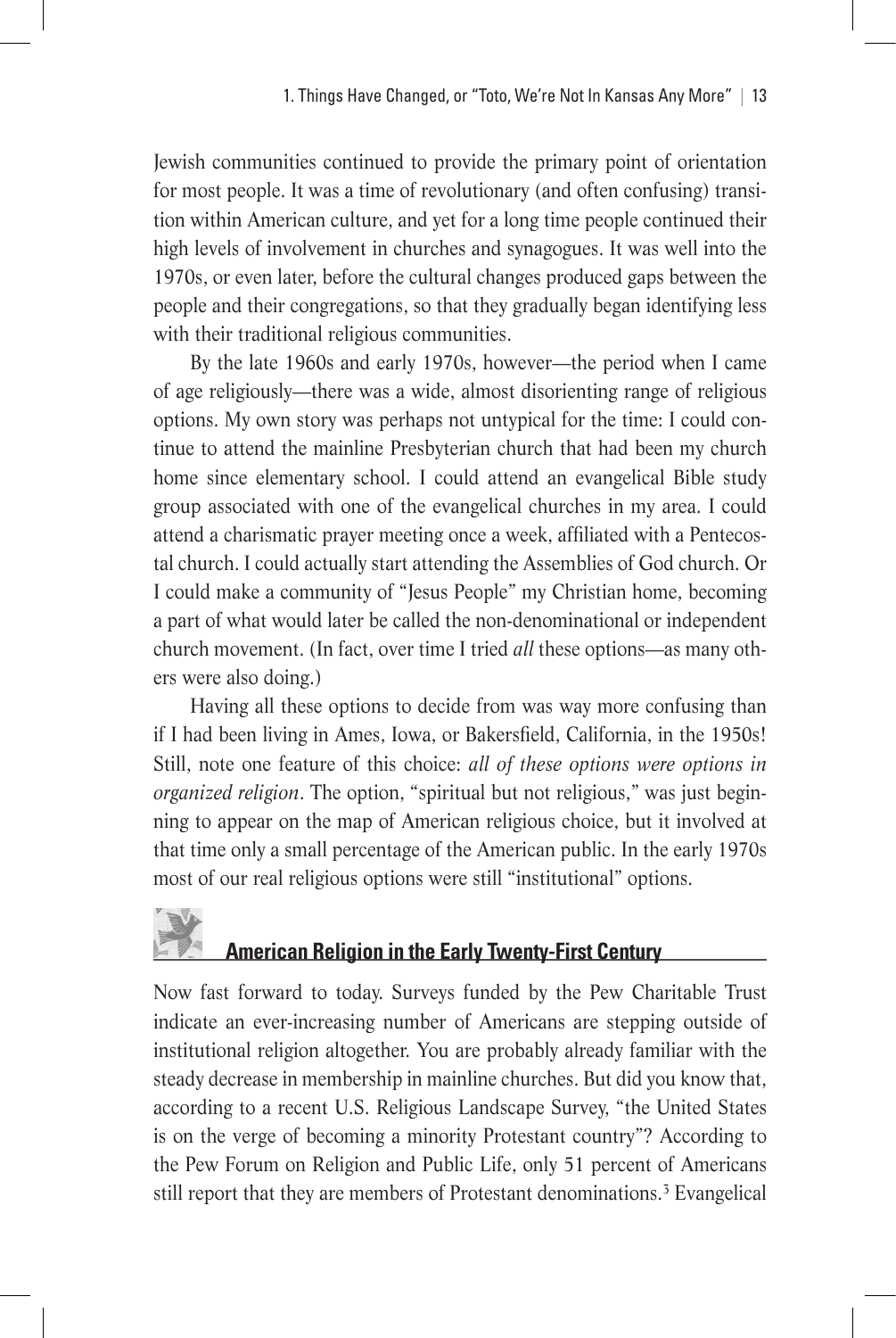Protestant churches, together with historically black Protestant churches, make up 33.2 percent of the overall adult population, whereas mainline Protestant churches now represent only 18.1 percent of that population (5). Moreover, the "graying" of the mainline continues; roughly half the members of mainline churches are age fifty and older (9).

The 2008 Pew report also points out a new pattern: "the proportion of the population that is Protestant has declined markedly in recent decades while the proportion of the population *that is not affiliated with any particular religion* has increased significantly" (18, emphasis added). Throughout the period of the '70s and '80s, a constant 60 to 65 percent of respondents identified themselves as Protestant. The early '90s began a period of steady decline. By 2006 both the Pew survey and the General Social Surveys (GSS) found Protestant affiliation down to roughly 50 percent. Most of the overall decline is due to the rapid membership drop in the mainline churches. The Pew report notes, "What scholars who have analyzed the GSS data have found is that the proportion of the population identifying with the large mainline Protestant denominations has declined significantly in recent decades, while the proportion of Protestants identifying with the large evangelical denominations has increased" (18).

But the evangelical churches haven't been shielded from losses either. The publishing arm of the Southern Baptist Convention, LifeWay Christian Resources, reported recently that in 2007 "the number of people baptized in Southern Baptist churches fell for the third straight year," reaching "the denomination's lowest level since 1987," and "total membership dropped by nearly 40,000." In 2007 alone baptisms dropped nearly 5.5 percent.<sup>4</sup> Similar losses in other evangelical denominations are viewed with serious concern among leaders.

The grounds for these declines will occupy us throughout the coming pages. One obvious reason is that the range of religious options and identities has exploded for Americans today. Most of us know friends, colleagues, or acquaintances who are Christian, Jewish, Muslim; Buddhist, Hindu, Taoist; atheist, agnostic, "doubting believers"; pantheist, panentheist, neo-pagan; Mormon, Jehovah's Witness, Church of God; Bahá'í, Zoroastrian, perennialist—the list goes on and on. Faced with such a confusing array of options, more and more Americans are choosing not to choose. They develop "serial religious personalities," progressing gradually (or not so gradually) through a huge range of religious options, influenced by age, friends, geographic